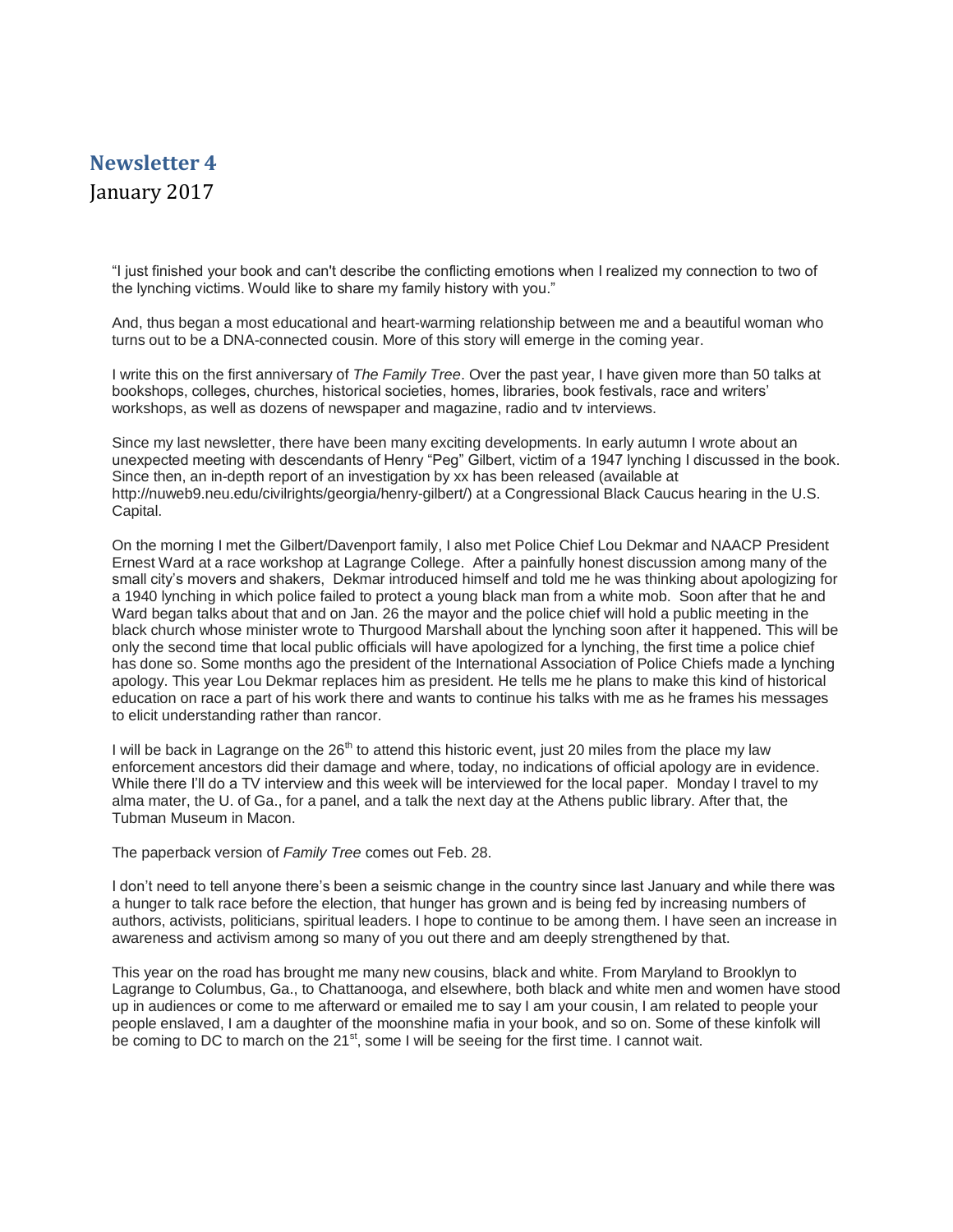**WEBSITE. Have you seen my conversation with Ed Ball (***Slaves in the Family***) and Rachel Swarns (***American Tapestry: The Story of the Black White and Multiracial Ancestors of Michelle Obama***) on YouTube (also on my website, under News)? How about my TV interview on a local Va. Cable show called "Inside Scoop?" Also YouTube and my website karenbranan.com). It's said to be quite good, though I must admit I can't watch my televised self; scared I'm going to say something stupid!** 

**Wondering how you can help? Right now I'm putting together a new book tour to places I've not been (which includes most of the U.S.). If you have ideas or connections, let me know. I'd like some paying gigs along the way. Also, I could use some good reviews on Goodreads, whose reviewers aren't as generous as Amazon's (though I wouldn't mind more on Amazon either). Just a suggestion.**

In closing I send deep gratitude to all of you for your ongoing support. Special thanks to those who've put me up for the night, cooked for me, transported me, organized and publicized my events, played good jazz at my readings, taken pictures, spread the word, given hugs….and begun to delve into your own family history. I was so afraid to do this research, even more frightened to publicize it…what was that all about? It's given me new life, new family, new hope grounded in truth.

## Love and best wishes to all in the coming year. I hope to see you somewhere. Karen

Opened at carter, cameras snapping, they belonged to deborah dawson and curtis green whose great great greats slaved in the cotton fields of my ancestors. What a difference xx years make but as we'd all realize with a start by the end of the year, not enough difference to keep some of those white descendants from demanding a return to the old days.

A quick scan…from kate&rob's party to Carter Presidential (DDD, Curtis..photo here to the preacher's voice message to memorial service to ernie douglas's head on the

Lunch with lou, meeting other descendants of moonshine mafia, dinner with gale terry, rising in every audience, a new cousin, or 'linked descendant,' lynda tredway's quilts..kendrick's poems, harry's jazz..kaia's 'song'…contributions to this cause: beds, food, rides, organizing..a big gratitude letter…jasmine's painting..

keyboard..to Yasmeen & felicity..sro crowd at new neighborhood bookshop east city…

Round-up: the count// 46 presentations

Bookstores: riverby, near howard, B&P, east city, ch, durham, b&n, tattered cover, M&Q, potters house